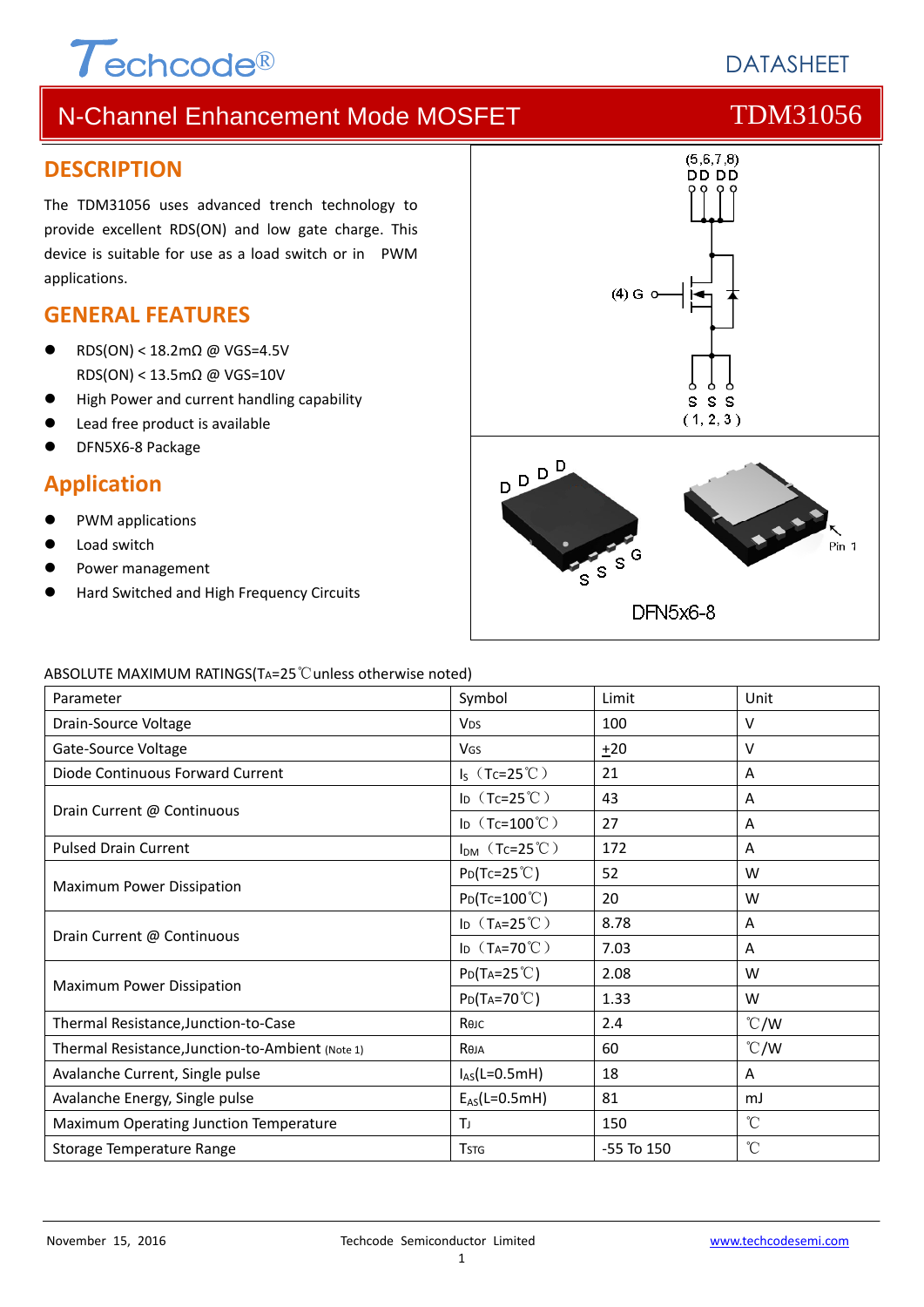

### **ELECTRICAL CHARACTERISTICS (TA=25**℃**unless otherwise noted)**

| Parameter                                 | Symbol                  | Condition                                         | Min                      | Typ                      | Max                      | Unit         |  |  |
|-------------------------------------------|-------------------------|---------------------------------------------------|--------------------------|--------------------------|--------------------------|--------------|--|--|
| OFF CHARACTERISTICS                       |                         |                                                   |                          |                          |                          |              |  |  |
| Drain-Source Breakdown Voltage            | <b>BV<sub>DSS</sub></b> | VGS=0V ID=250µA                                   | 100                      | $\blacksquare$           | $\sim$                   | $\vee$       |  |  |
| Zero Gate Voltage Drain Current           | <b>IDSS</b>             | VDS=80V,VGS=0V                                    | $\overline{a}$           | $\overline{\phantom{a}}$ | $\mathbf{1}$             | $\mu$ A      |  |  |
| Gate-Body Leakage Current                 | <b>I</b> GSS            | VGS=±20V,VDS=0V                                   | ÷,                       | $\blacksquare$           | ±100                     | nA           |  |  |
| <b>ON CHARACTERISTICS (Note 2)</b>        |                         |                                                   |                          |                          |                          |              |  |  |
| <b>Gate Threshold Voltage</b>             | VGS(th)                 | V <sub>DS</sub> =VGS, I <sub>D</sub> =250µA       | $\mathbf{1}$             | $\overline{2}$           | $\overline{3}$           | $\vee$       |  |  |
| Drain-Source On-State Resistance          | R <sub>DS</sub> (ON)    | VGS=4.5V, ID=15A                                  | $\overline{a}$           | 14                       | 18.2                     | $m\Omega$    |  |  |
|                                           | R <sub>DS</sub> (ON)    | VGS=10V, ID=20A                                   | $\overline{a}$           | 11.2                     | 13.5                     | $m\Omega$    |  |  |
| <b>DYNAMIC CHARACTERISTICS (Note3)</b>    |                         |                                                   |                          |                          |                          |              |  |  |
| Gate Resistance                           | $R_G$                   | VDS=0V, VGS=0V, F=1.0MHz                          | $\blacksquare$           | 1.0                      | $\mathbb{Z}^2$           | Ω            |  |  |
| Input Capacitance                         | Ciss                    | VDS=30V, VGS=0V, F=1.0MHz                         | $\overline{\phantom{a}}$ | 1440                     | 1880                     | PF           |  |  |
| <b>Output Capacitance</b>                 | Coss                    |                                                   | $\overline{a}$           | 405                      | $\Box$                   | PF           |  |  |
| Reverse Transfer Capacitance              | Crss                    |                                                   | $\overline{a}$           | 30                       | $\sim$                   | PF           |  |  |
| <b>SWITCHING CHARACTERISTICS (Note 3)</b> |                         |                                                   |                          |                          |                          |              |  |  |
| Turn-on Delay Time                        | td(on)                  | VDS=30V, RL=30 $\Omega$ , VGEN=10V, RG=6 $\Omega$ | $\Box$                   | 16                       | 29                       | nS           |  |  |
| Turn-on Rise Time                         | tr                      | $ID=1A$                                           | $\overline{\phantom{a}}$ | $\overline{7}$           | 13                       | nS           |  |  |
| Turn-Off Delay Time                       | td(off)                 |                                                   | $\overline{\phantom{a}}$ | 38                       | 69                       | nS           |  |  |
| <b>Turn-Off Fall Time</b>                 | tf                      |                                                   |                          | 41                       | 74                       | nS           |  |  |
| <b>Total Gate Charge</b>                  | Q <sub>g</sub>          | VDS=50V,ID=20A,VGS=10V                            | $\blacksquare$           | 28                       | 40                       | nC           |  |  |
| Gate-Source Charge                        | Qgs                     |                                                   | $\blacksquare$           | 4.8                      | $\overline{\phantom{a}}$ | nC           |  |  |
| Gate-Drain Charge                         | Qgd                     |                                                   | $\blacksquare$           | 5.8                      | $\overline{\phantom{a}}$ | nC           |  |  |
| Body Diode Reverse Recovery Time          | Trr                     | IF=20A, $dl/dt=100A/\mu s$                        | $\overline{\phantom{a}}$ | 45                       | $\overline{\phantom{a}}$ | nS           |  |  |
| Body Diode Reverse Recovery Charge        | Qrr                     |                                                   | $\blacksquare$           | 86                       | $\blacksquare$           | nC           |  |  |
| DRAIN-SOURCE DIODE CHARACTERISTICS        |                         |                                                   |                          |                          |                          |              |  |  |
| Diode Forward Voltage (Note 2)            | <b>V<sub>SD</sub></b>   | VGS=0V, Is=2A                                     |                          | 0.8                      | 1.3                      | $\mathsf{V}$ |  |  |

NOTES:

1. Pulse width limited by max. junction temperature.

2. Pulse Test: Pulse Width  $\leq 300$ μs, Duty Cycle  $\leq 2\%$ .

3. Guaranteed by design, not subject to production testing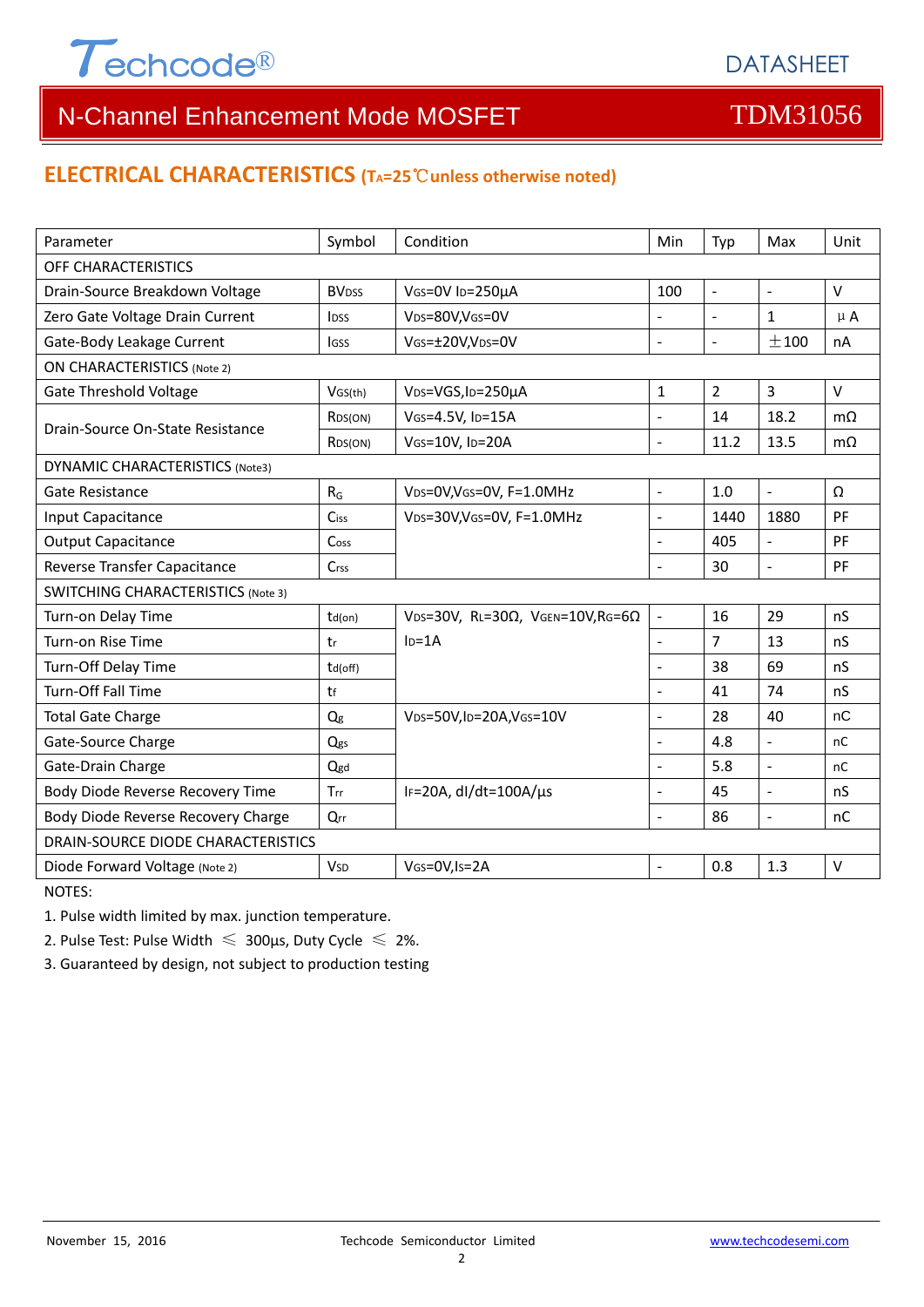

### **Typical Operating Characteristics**



**Safe Operation Area** 



V<sub>DS</sub> - Drain - Source Voltage (V)



T<sub>j</sub>-Junction Temperature

**Thermal Transient Impedance** 



Square Wave Pulse Duration (sec)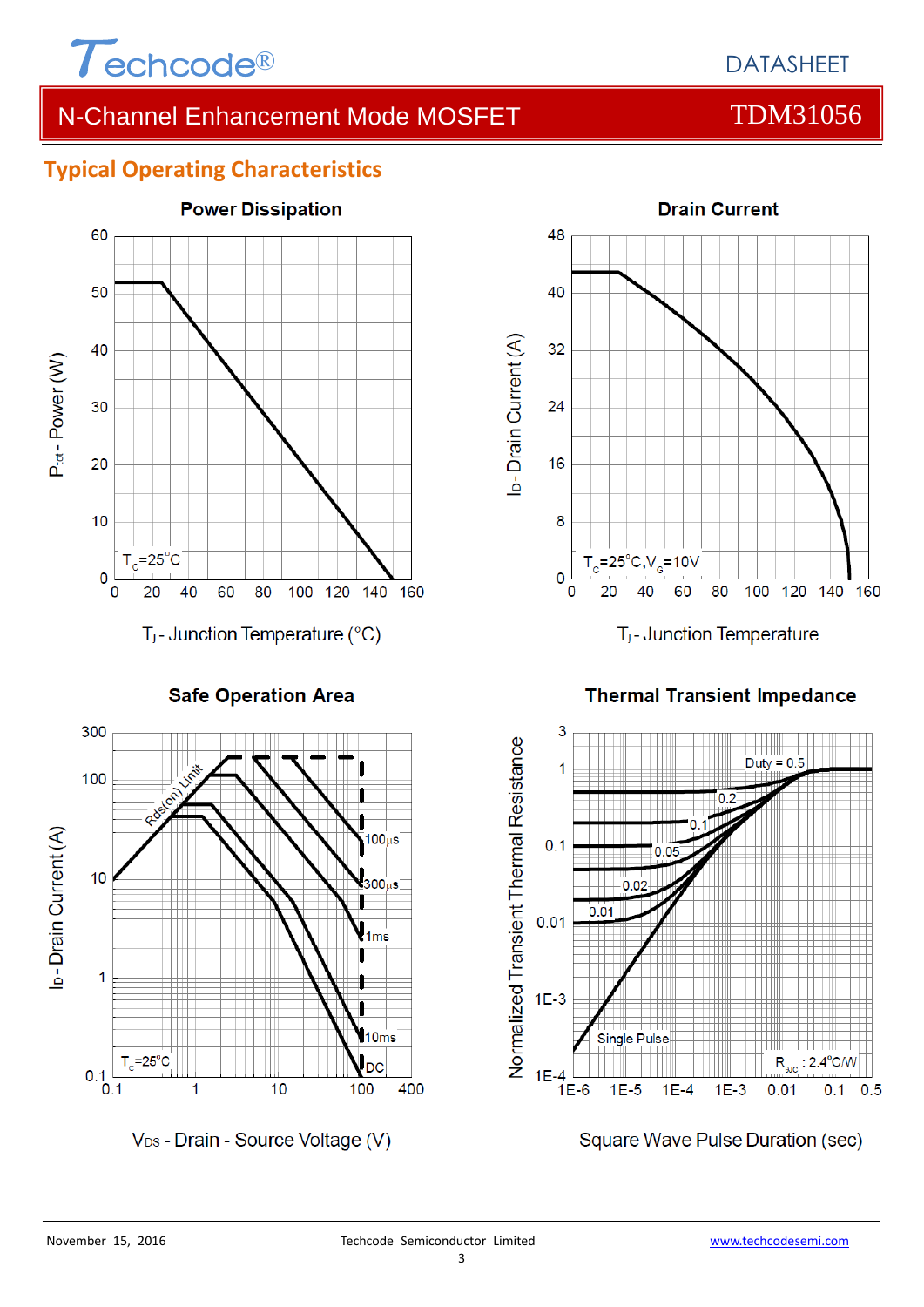

### **Typical Operating Characteristics (Cont.)**



#### **Output Characteristics**

#### **Drain-Source On Resistance**



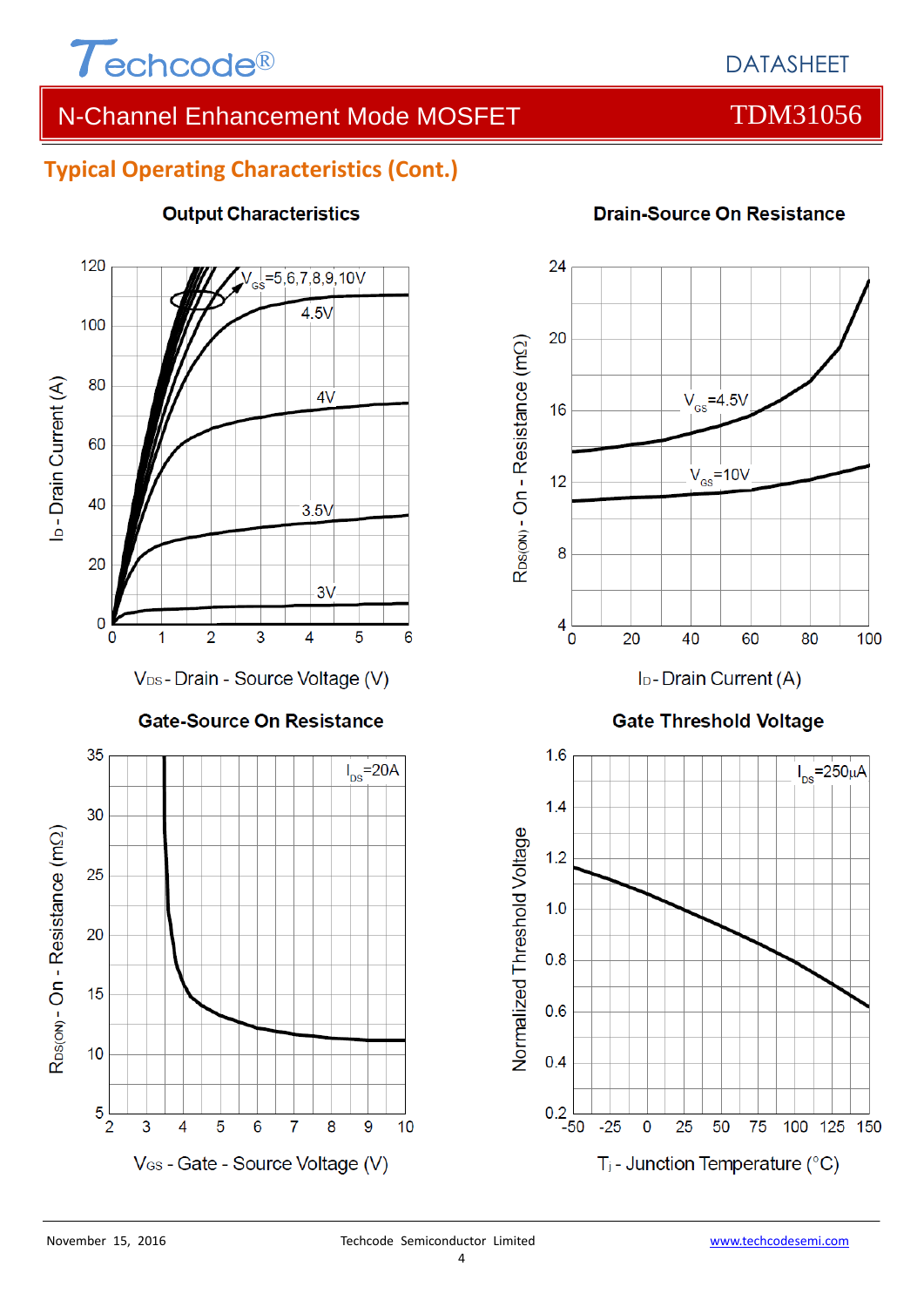

### **Typical Operating Characteristics (Cont.)**



**Capacitance** 

#### **Drain-Source On Resistance**



#### **Source-Drain Diode Forward**



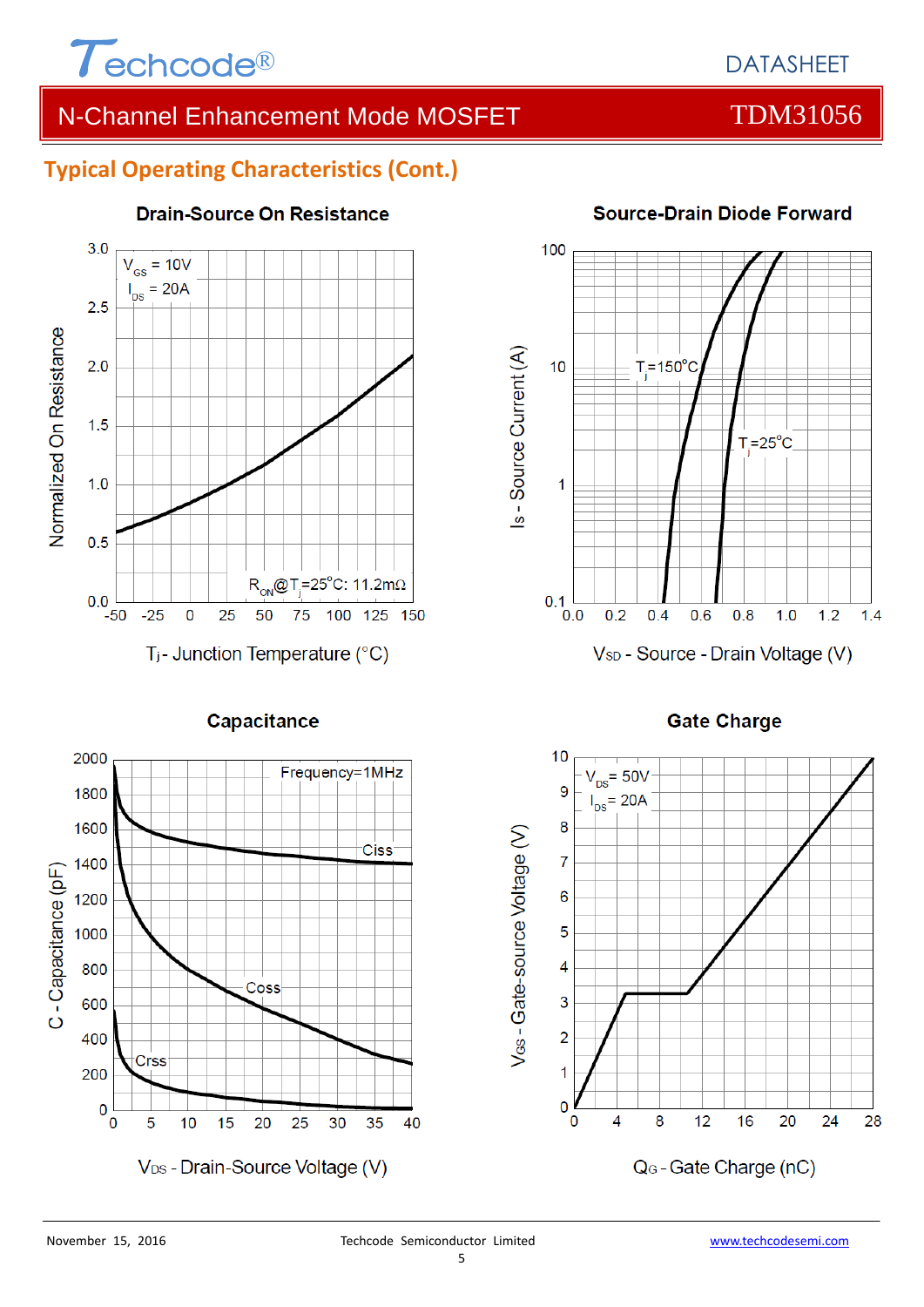

# **Package Information**

DFN5\*6-8 Package

| B<br>е         |                    |          |               |       |  |  |  |  |
|----------------|--------------------|----------|---------------|-------|--|--|--|--|
| rom∑≺o         | DFN5x6-8           |          |               |       |  |  |  |  |
|                | <b>MILLIMETERS</b> |          | <b>INCHES</b> |       |  |  |  |  |
|                | MIN.               | MAX.     | MIN.          | MAX.  |  |  |  |  |
| А              | 0.90               | 1.20     | 0.035         | 0.047 |  |  |  |  |
| в              | 0.3                | 0.51     | 0.012         | 0.020 |  |  |  |  |
| c              | 0.19               | 0.25     | 0.007         | 0.010 |  |  |  |  |
| D              | 4.80               | 5.30     | 0.189         | 0.209 |  |  |  |  |
| D1             | 4.00               | 4.40     | 0.157         | 0.173 |  |  |  |  |
| Е              | 5.90               | 6.20     | 0.232         | 0.244 |  |  |  |  |
| E1             | 5.50               | 5.80     | 0.217         | 0.228 |  |  |  |  |
| е              |                    | 1.27 BSC | 0.050 BSC     |       |  |  |  |  |
| F              | 0.05               | 0.30     | 0.002         | 0.012 |  |  |  |  |
| F <sub>1</sub> | 0.35               | 0.75     | 0.014         | 0.030 |  |  |  |  |
| G              | 0.05               | 0.30     | 0.002         | 0.012 |  |  |  |  |
| G <sub>1</sub> | 0.35               | 0.75     | 0.014         | 0.030 |  |  |  |  |
| н              | 3.34               | 3.9      | 0.131         | 0.154 |  |  |  |  |
| κ              | 0.762              |          | 0.03          |       |  |  |  |  |

Note: 1.Dimension D, D1,D2 and E1 do not include mold flash or protrusions.

Mold flash or protrusions shall not exceed 10 mil.

D

 $\overline{1}$